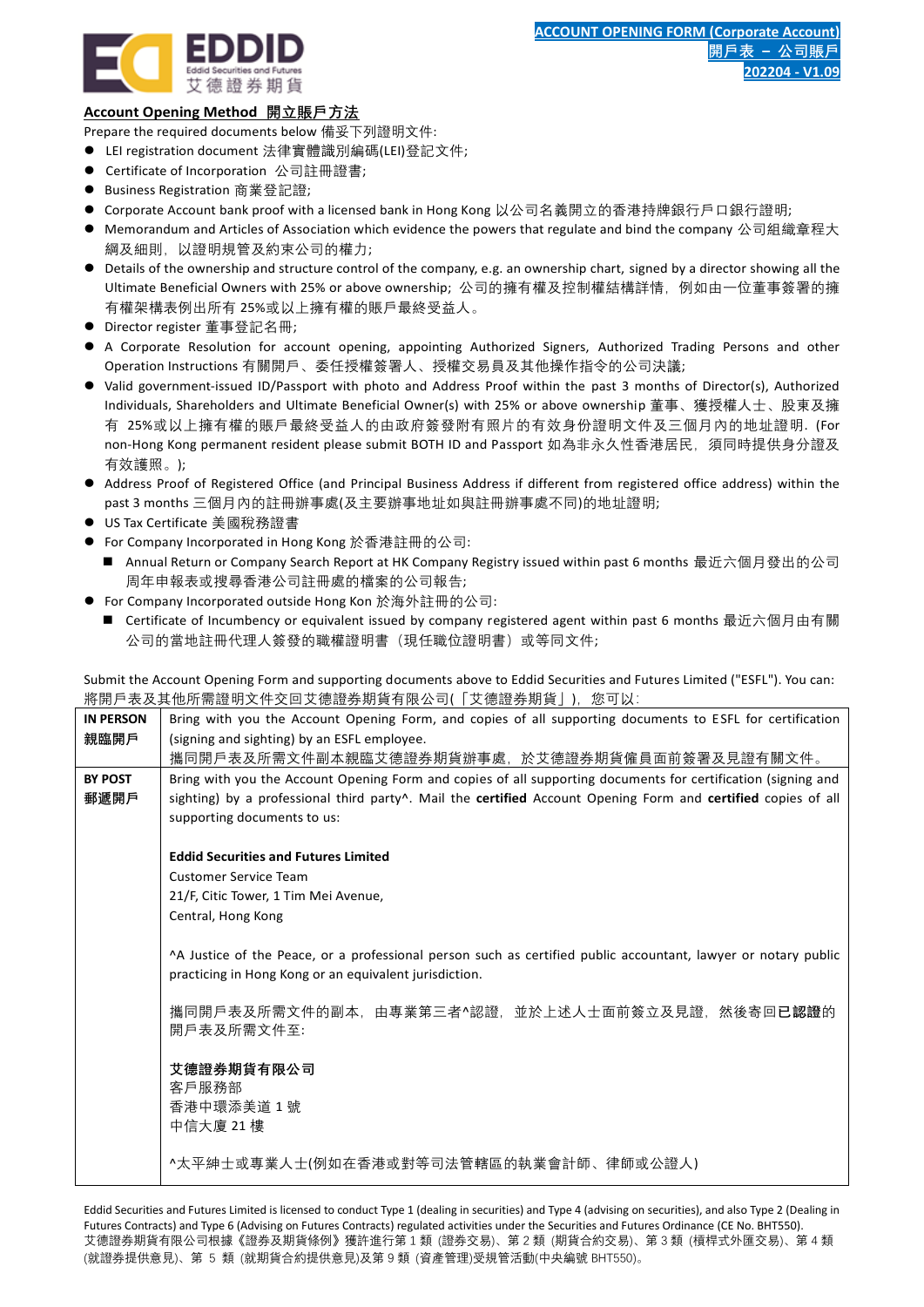

| Please complete this form in BLOCK LETTER and check one only for items with "*"<br>請以正楷填寫本表格並於"*"項目選擇其一 |                                                                                                      |                                                                                                                                           |  |  |  |  |
|---------------------------------------------------------------------------------------------------------|------------------------------------------------------------------------------------------------------|-------------------------------------------------------------------------------------------------------------------------------------------|--|--|--|--|
| A1. Account Type* 賬戶類別*:                                                                                |                                                                                                      |                                                                                                                                           |  |  |  |  |
| Hong Kong and Global Securities Account (Cash) #<br>香港及環球證券賬戶(現金)#                                      |                                                                                                      |                                                                                                                                           |  |  |  |  |
|                                                                                                         | Hong Kong and Global Securities Account (Margin)#                                                    | 香港及環球證券賬戶(保證金)#                                                                                                                           |  |  |  |  |
|                                                                                                         | Hong Kong and Global Futures Account (Margin)#                                                       | 香港及環球期貨賬戶(保證金)#                                                                                                                           |  |  |  |  |
|                                                                                                         | Leveraged Foreign Exchange Account (Margin)#                                                         | 槓桿式外匯賬戶(保證金)#                                                                                                                             |  |  |  |  |
|                                                                                                         | A2. Account Opening Method* 開戶方法* (#Online Account Opening is NOT accepted #不接受網上開戶)                 |                                                                                                                                           |  |  |  |  |
| □ IN PERSON 親臨開戶;                                                                                       |                                                                                                      | □ BY POST - CERTIFIED DOCUMENTS 郵遞-已認證文件                                                                                                  |  |  |  |  |
|                                                                                                         | B. Corporate Account Information 公司賬戶資料                                                              |                                                                                                                                           |  |  |  |  |
|                                                                                                         | Registered Corporate Name 註冊公司名稱 (Both English and Chinese 英文及中文)                                    |                                                                                                                                           |  |  |  |  |
| Type of Incorporation<br>公司類型                                                                           | □ Limited Company 有限公司<br>□ Sole Proprietorship 獨資經營                                                 | □ Partnership 合夥公司<br>□ Trust 註冊受託人                                                                                                       |  |  |  |  |
| Type of Certificates <sup>#</sup><br>公司註冊證明文件                                                           | □ Business Registration Certificate 商業登記證明書                                                          | □ Legal Entity Identifier 法律實體識別編碼(LEI)登記文件 □ Certificate of incorporation 公司註冊證明書<br>□ Others 其他                                         |  |  |  |  |
|                                                                                                         |                                                                                                      | "Under the HKIDR, corporate client should provide Type of Identity Document in this order of priority: (1) LEI registration document; (2) |  |  |  |  |
| 冊證明書; (3)商業登記證; (4)其他同等文件)                                                                              | certificate of incorporation; (3) business registration certificate; (4) other equivalent documents. | "根據香港投資者識別碼制度,公司客戶身分證明文件類別請按以下優先次序排第:(1)法律實體識別編碼(LEI)登記文件;(2)公司註                                                                          |  |  |  |  |
|                                                                                                         | LEI#/Company Registration No.法律實體識別編碼*/公司註冊編號                                                        | Country of Incorporation 公司成立國家                                                                                                           |  |  |  |  |
|                                                                                                         | Date of Incorporation(mm/dd/yy) 公司成立日期(月/日/年)                                                        | Nature of Business 業務性質                                                                                                                   |  |  |  |  |
| Business Phone No.公司電話號碼                                                                                |                                                                                                      | Business Fax No. 公司傳真號碼                                                                                                                   |  |  |  |  |
| 電郵(用於通訊及發送電子結單)                                                                                         | Email (for communication and delivery of e-statements)                                               | <b>CCASS Investor Account Name &amp; No.</b><br>中央結算投資者戶口名稱及號碼:                                                                           |  |  |  |  |
| Registered Office Address 公司註冊地址                                                                        |                                                                                                      |                                                                                                                                           |  |  |  |  |
| Principal Business Address (if different from Registered Office Address) 主要業務地址(如與公司註冊地址不同)             |                                                                                                      |                                                                                                                                           |  |  |  |  |
|                                                                                                         | C. Authorized Person Personal Information 公司授權人士個人資料                                                 |                                                                                                                                           |  |  |  |  |
| Title 稱謂<br>□ Mr.先生                                                                                     | □ Mrs.太太<br>□ Miss 小姐                                                                                |                                                                                                                                           |  |  |  |  |
| Last Name (Surname)姓氏                                                                                   | First Name 名字                                                                                        | Chinese Name 中文姓名                                                                                                                         |  |  |  |  |
|                                                                                                         | If you have changed your legal name, please provide: 如客戶曾經更改法定姓名, 請提供:                               |                                                                                                                                           |  |  |  |  |
| Former English Name 曾用英文姓名                                                                              |                                                                                                      | Former Chinese Name 曾用中文姓名                                                                                                                |  |  |  |  |
| ID Card No. / Passport No. 身份證或護照號碼                                                                     |                                                                                                      | Country of Issue 簽發國家                                                                                                                     |  |  |  |  |
|                                                                                                         |                                                                                                      |                                                                                                                                           |  |  |  |  |
| Nationality 國籍                                                                                          |                                                                                                      | Type of Identity Document 身份證件類型                                                                                                          |  |  |  |  |
| Place of Birth 出生地點                                                                                     |                                                                                                      | Date of Birth (mm/dd/yy) 出生日期(月/日/年)                                                                                                      |  |  |  |  |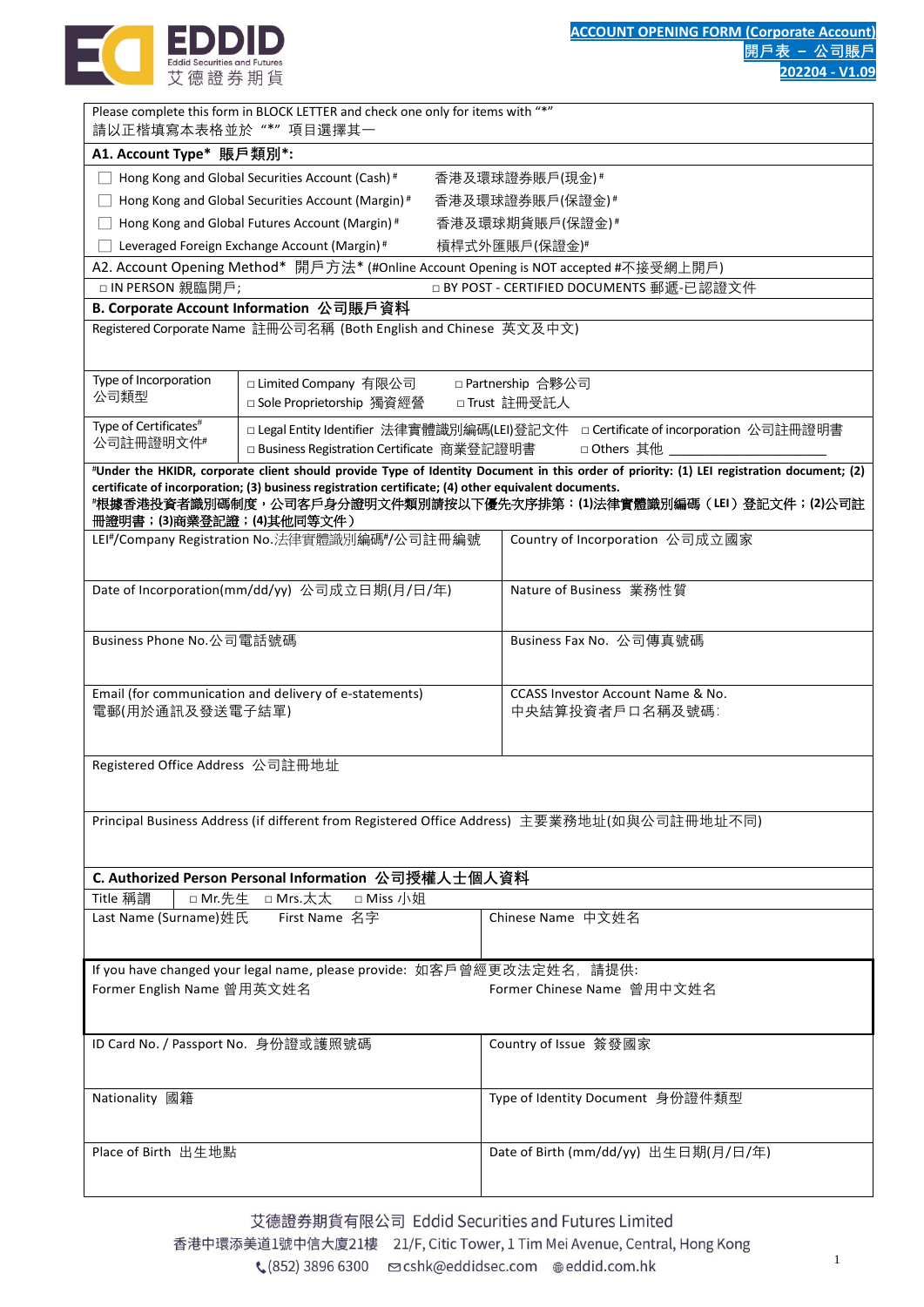

| Tel No. (for communication) 電話號碼( <i>用於通訊</i> )                                                    |  |                                           |  |                                               |  |                                               |
|----------------------------------------------------------------------------------------------------|--|-------------------------------------------|--|-----------------------------------------------|--|-----------------------------------------------|
|                                                                                                    |  |                                           |  |                                               |  |                                               |
|                                                                                                    |  |                                           |  |                                               |  |                                               |
| Residential Address (P.O. Box is not acceptable) 住宅地址 (不接受郵政信箱)                                    |  |                                           |  |                                               |  |                                               |
| Mailing address (if different from Residential Address) 郵寄地址(如與住宅地址不同)                             |  |                                           |  |                                               |  |                                               |
|                                                                                                    |  |                                           |  |                                               |  |                                               |
|                                                                                                    |  |                                           |  |                                               |  |                                               |
| Are you US citizen or lawful permanent resident status? 您是否美國公民或擁有美國合法永久居民身份?                      |  |                                           |  |                                               |  |                                               |
|                                                                                                    |  |                                           |  |                                               |  |                                               |
| Are you a US resident for tax purpose? 就稅務而言, 您是否美國居民?                                             |  |                                           |  |                                               |  |                                               |
| □ No  否 □ Yes  是, Taxpayer Identification No. (T.I.N)  稅務編號: _______                               |  |                                           |  |                                               |  |                                               |
| Are you a tax resident anywhere other than Hong Kong? 除香港以外, 您是否其他國家的納稅居民?                         |  |                                           |  |                                               |  |                                               |
| □ No  否  □ Yes  是, Jurisdiction(s) of Residence 居留司法管轄區  __________________________________ and  及 |  |                                           |  |                                               |  |                                               |
|                                                                                                    |  | Taxpayer Identification No. (T.I.N) 稅務編號: |  |                                               |  |                                               |
| Authorized Person Employment Details 公司授權人士就業資料                                                    |  |                                           |  |                                               |  |                                               |
| Employment Status                                                                                  |  |                                           |  | □ Employed 就業 □ Self Employed 自僱 □ Retired 退休 |  |                                               |
| 就業情況                                                                                               |  | □ Unemployed  無業    □Others  其他_          |  |                                               |  |                                               |
| Name of Current Employer 目前僱主名稱                                                                    |  |                                           |  | Business Address 辦公室地址                        |  |                                               |
|                                                                                                    |  |                                           |  |                                               |  |                                               |
|                                                                                                    |  |                                           |  |                                               |  |                                               |
| Nature of Business 業務性質                                                                            |  | Occupation 職位                             |  | Year of employed 受僱年期                         |  | Business phone No.辦公室電話                       |
|                                                                                                    |  |                                           |  |                                               |  |                                               |
| D. Corporate Account Financial and Other Details 公司賬戶財務及其他資料                                       |  |                                           |  |                                               |  |                                               |
| D1. Financial Profile 財務狀況                                                                         |  |                                           |  |                                               |  |                                               |
| Authorized Capital 法定股本:                                                                           |  |                                           |  | Net Asset Value 資產淨值:                         |  |                                               |
|                                                                                                    |  |                                           |  |                                               |  |                                               |
|                                                                                                    |  |                                           |  |                                               |  |                                               |
| Paid Up Capital 繳足股本:                                                                              |  |                                           |  | Liquid Assets Value 流動資產值:                    |  |                                               |
|                                                                                                    |  |                                           |  |                                               |  |                                               |
| Net Annual Profit (after tax) in preceding 3 years 最近三年除税後溢利:                                      |  |                                           |  |                                               |  |                                               |
| Year 年度:                                                                                           |  | HK\$ 港幣:                                  |  |                                               |  |                                               |
| Year 年度:                                                                                           |  | HK\$ 港幣:                                  |  |                                               |  |                                               |
| Year 年度:                                                                                           |  | HK\$ 港幣:                                  |  |                                               |  |                                               |
| D2. Investment Experience and Objective 投資經驗及目標:                                                   |  |                                           |  |                                               |  |                                               |
| Product 產品<br>Years of Experience 投資年資:                                                            |  |                                           |  |                                               |  | Average Portfolio Value (HK\$)<br>平均貨值(以港幣計): |
| □ Securities 證券                                                                                    |  | □<1 year 少於一年                             |  | □ 6-10 years 六至十年                             |  |                                               |
|                                                                                                    |  | □ 1-5 years 一至五年                          |  | □ >10 years 多於十年                              |  |                                               |
| □ Callable Bull/Bear Contracts (CBBC)<br>牛熊證                                                       |  | □<1 year 少於一年                             |  | □ 6-10 years 六至十年                             |  |                                               |
| □ Warrants 衍生權證(窩輪)                                                                                |  | □ 1-5 years 一至五年<br>□<1 year 少於一年         |  | □ >10 years 多於十年<br>□ 6-10 years 六至十年         |  |                                               |
|                                                                                                    |  | □ 1-5 years 一至五年                          |  | □ >10 years 多於十年                              |  |                                               |
| □ Futures 期貨                                                                                       |  | □<1 year 少於一年                             |  | □ 6-10 years 六至十年                             |  |                                               |
|                                                                                                    |  | □ 1-5 years 一至五年                          |  | □ >10 years 多於十年                              |  |                                               |
| □ Options 期權                                                                                       |  | □<1 year 少於一年                             |  | □ 6-10 years 六至十年                             |  |                                               |
|                                                                                                    |  | □ 1-5 years 一至五年                          |  | □ >10 years 多於十年                              |  |                                               |
| □ Leveraged Foreign Exchange                                                                       |  | □<1 year 少於一年                             |  | □ 6-10 years 六至十年                             |  |                                               |
| 槓桿式外匯                                                                                              |  | □ 1-5 years 一至五年                          |  | □ >10 years 多於十年                              |  |                                               |
| □ Others 其他:                                                                                       |  | □<1 year 少於一年                             |  | □ 6-10 years 六至十年                             |  |                                               |
| □ 1-5 years 一至五年                                                                                   |  |                                           |  | □ >10 years 多於十年                              |  |                                               |
| Your investment objective? * 客戶的投資目標是*:                                                            |  |                                           |  |                                               |  |                                               |
| □ Capital Investment and Interest/Dividend Income 資本增值及利息/股息收入                                     |  |                                           |  |                                               |  |                                               |
| □ Hedging 對沖 □ Speculation 投機<br>□ Others 其他:                                                      |  |                                           |  |                                               |  |                                               |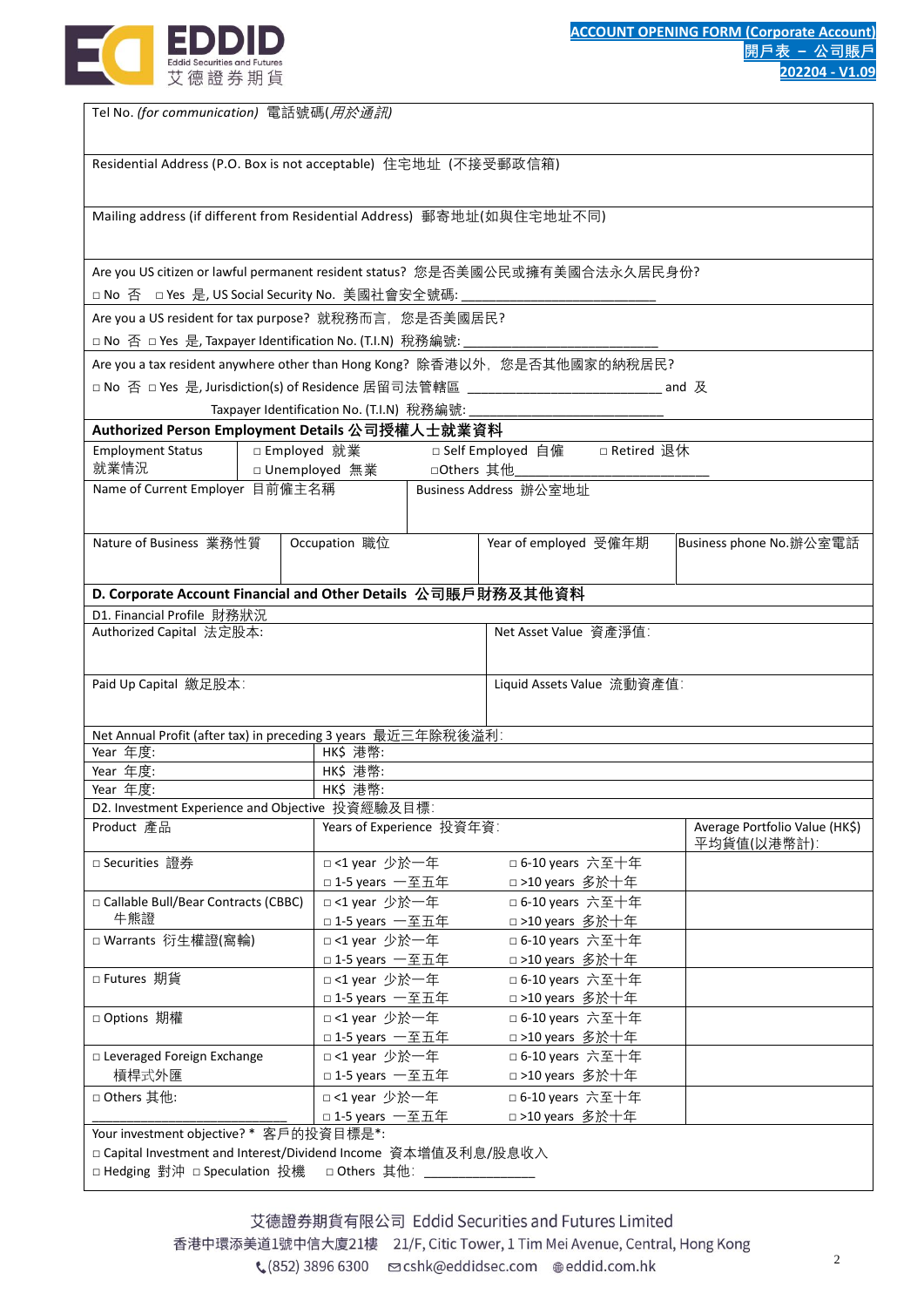

D3. Knowledge of Derivative Products 客戶對衍生產品的認識 Do you have Knowledge on Derivative Products 客戶是否對衍生產品有認識? If yes please answer the following question. 如有,請回答以下問題。 ⚫ Has the Client executed five or more transactions within the past three years in derivative products, e.g. Derivative Warrants, Callable Bull/Bear Contracts, Stock Options, Futures and Options, Commodities, Structured Products and Exchange Traded Funds, etc.? 客戶是否於過去 3 年曾執行 5 次或以上有關衍生產品的交易,例如:衍生權證、牛熊證、股票期權、期貨及 期權、商品、結構性產品及交易所買賣基金等? □ YES 有 □ YES 有 □ NO 沒有 □ NO 沒有 D4. Your risk tolerance level 客戶的風險承受能力是: □ High 高 □ Medium 中 □ Low 低 **E. Shareholder(s) and Director(s) Details 股東及董事資料 E1. Shareholder(s) Details 股東資料** 1 English and Chinese Name 中英文姓名 ID Card No. / Passport No. 身份證或護照號碼 Date of Birth (mm/dd/yy) 出生日期 (月/日/年) Place of Birth 出生地點 Residential Address 住宅地址 インタンド インタンド インタンド Nationality 國籍 インタント しゃくん 物有權 百份比(%) 2 | English and Chinese Name 中英文姓名 | ID Card No. / Passport No. 身份證或護照號碼 Date of Birth (mm/dd/yy) 出生日期 (月/日/年) Place of Birth 出生地點 Residential Address(主宅地址 Nationality 國籍 Nationality 國籍 Nationality 國籍 Nationality 國籍 Nationality 國籍 Nationality 國籍 Nationality 國籍 Nationality 國籍 Nationality 國籍 Nationality 國籍 Nationality 國籍 Nationality Mathematical Disk o 百份比(%) 3 | English and Chinese Name 中英文姓名 | ID Card No. / Passport No. 身份證或護照號碼 Date of Birth (mm/dd/yy) 出生日期 (月/日/年) Place of Birth 出生地點 Residential Address 住宅地址 Nationality 國籍 Nationality 國籍 Nationality 國籍 Nationality 國籍 Nationality 國籍 N 百份比(%) 4 | English and Chinese Name 中英文姓名 | ID Card No. / Passport No. 身份證或護照號碼 Date of Birth (mm/dd/yy) 出生日期 (月/日/年) Place of Birth 出生地點 Residential Address 住宅地址 インタントン インタントリー Nationality 國籍 インタントン しゃくん うちょう 擦有權 百份比(%) **E2. Director(s) Details 董事資料** 1 English and Chinese Name 中英文姓名 Date of Birth (mm/dd/yy) 出生日期 (月/日/年) Place of Birth 出生地點 Residential Address 住宅地址 **ID Card No. / Passport No.** 身份證或護照號碼 Nationality 國籍 2 English and Chinese Name 中英文姓名 Date of Birth (mm/dd/yy) 出生日期 (月/日/年) Place of Birth 出生地點 Residential Address 住宅地址 **ID Card No. / Passport No.** 身份證或護照號碼 Nationality 國籍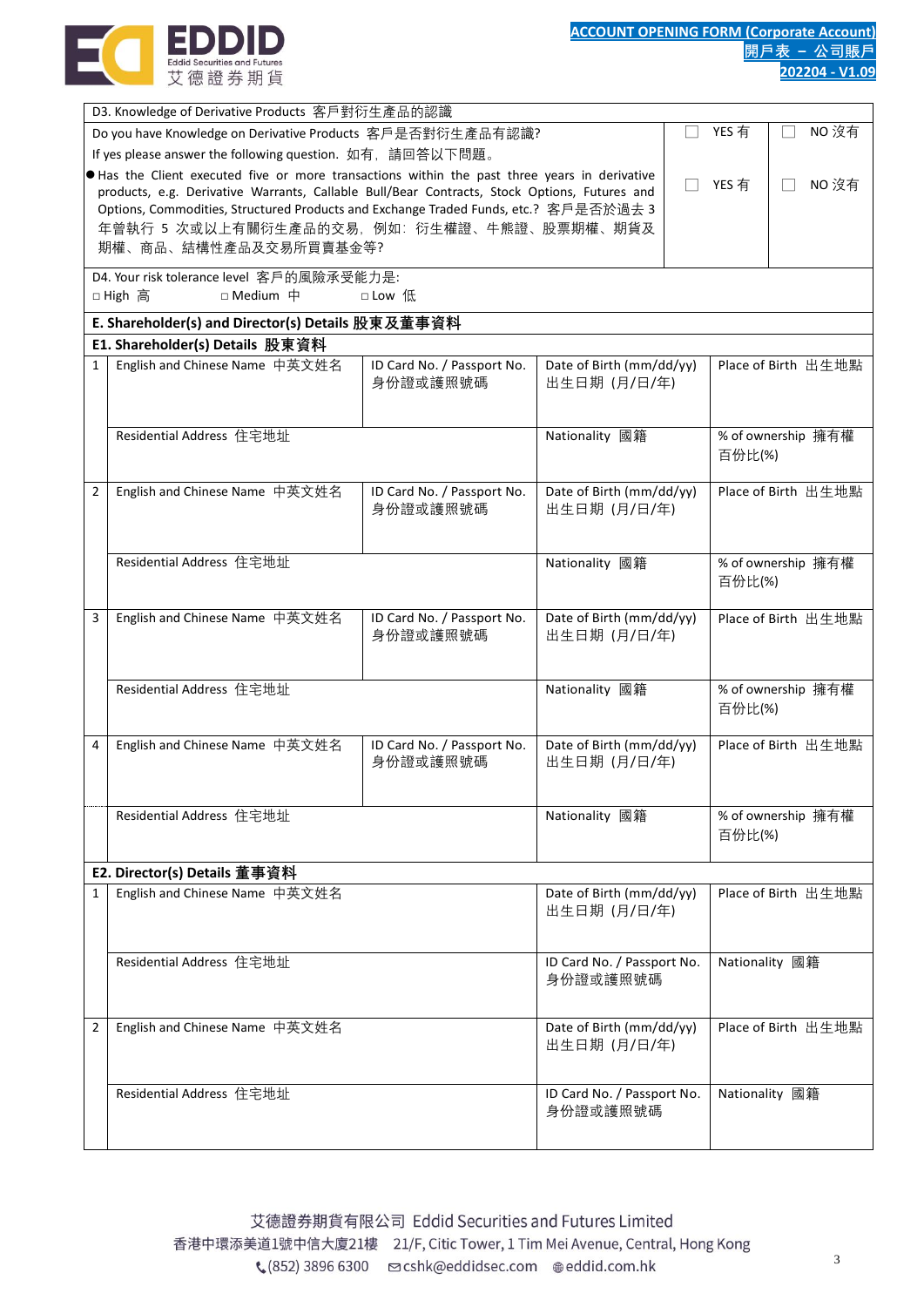

**202204 - V1.09**

| 3                                                                                                                                                                                                                                                                                                                                                                                                                                                                                                                                                                                                                                                                                                                                                                                                                                                                                         | English and Chinese Name 中英文姓名                                                                            |               |                                                                     |  | 出生日期 (月/日/年)    | Date of Birth (mm/dd/yy)                 | Place of Birth 出生地點    |  |
|-------------------------------------------------------------------------------------------------------------------------------------------------------------------------------------------------------------------------------------------------------------------------------------------------------------------------------------------------------------------------------------------------------------------------------------------------------------------------------------------------------------------------------------------------------------------------------------------------------------------------------------------------------------------------------------------------------------------------------------------------------------------------------------------------------------------------------------------------------------------------------------------|-----------------------------------------------------------------------------------------------------------|---------------|---------------------------------------------------------------------|--|-----------------|------------------------------------------|------------------------|--|
|                                                                                                                                                                                                                                                                                                                                                                                                                                                                                                                                                                                                                                                                                                                                                                                                                                                                                           | Residential Address 住宅地址                                                                                  |               |                                                                     |  | 身份證或護照號碼        | ID Card No. / Passport No.               | Nationality 國籍         |  |
| 4                                                                                                                                                                                                                                                                                                                                                                                                                                                                                                                                                                                                                                                                                                                                                                                                                                                                                         | English and Chinese Name 中英文姓名                                                                            |               |                                                                     |  |                 | Date of Birth (mm/dd/yy)<br>出生日期 (月/日/年) | Place of Birth 出生地點    |  |
|                                                                                                                                                                                                                                                                                                                                                                                                                                                                                                                                                                                                                                                                                                                                                                                                                                                                                           | Residential Address 住宅地址                                                                                  |               |                                                                     |  | 身份證或護照號碼        | ID Card No. / Passport No.               | Nationality 國籍         |  |
|                                                                                                                                                                                                                                                                                                                                                                                                                                                                                                                                                                                                                                                                                                                                                                                                                                                                                           |                                                                                                           |               |                                                                     |  |                 |                                          |                        |  |
| F. Settlement Account Information 結算賬戶資料<br>The Client hereby instructs and authorizes Eddid Securities and Futures Limited("ESFL") to deposit all payments payable to the<br>Client into the following bank account. ESFL will comply with the requirements of the "Trading Agreement" and to the extent as<br>soon as reasonably practicable, deposit the payments into the following Settlement Account for the Client as soon as possible.<br>ESFL shall not be held liable for any loss, expenses or damages suffered by the Client as a result of any delay in depositing such<br>payments caused by any reason whatsoever.<br>客戶謹此指示及授權艾德證券期貨有限公司(「艾德證券期貨」)將所有應付客戶之款項存入下列之銀行賬戶。艾德證券期貨<br>将在符合《業務條款及細則》之規定及於合理可行的情況下,盡快為客戶把款項存入以下之結算賬戶,艾德證券期貨不會對<br>基於任何原因而延遲存入該款項而令客戶蒙受的任何損失、開支或賠償承擔任何法律責任。<br>Please provide supporting bank proof, and NO third-party payment 請提供銀行證明, 並不接受第三者支付 |                                                                                                           |               |                                                                     |  |                 |                                          |                        |  |
|                                                                                                                                                                                                                                                                                                                                                                                                                                                                                                                                                                                                                                                                                                                                                                                                                                                                                           | Currency 貨幣                                                                                               |               | Name of Bank 銀行名稱                                                   |  | Account No 賬戶號碼 |                                          | Name of Account Holder |  |
|                                                                                                                                                                                                                                                                                                                                                                                                                                                                                                                                                                                                                                                                                                                                                                                                                                                                                           |                                                                                                           |               |                                                                     |  |                 |                                          | 賬戶持有人名稱                |  |
|                                                                                                                                                                                                                                                                                                                                                                                                                                                                                                                                                                                                                                                                                                                                                                                                                                                                                           | HKD 港幣                                                                                                    |               |                                                                     |  |                 |                                          |                        |  |
|                                                                                                                                                                                                                                                                                                                                                                                                                                                                                                                                                                                                                                                                                                                                                                                                                                                                                           | USD 美元                                                                                                    |               |                                                                     |  |                 |                                          |                        |  |
|                                                                                                                                                                                                                                                                                                                                                                                                                                                                                                                                                                                                                                                                                                                                                                                                                                                                                           | CNY 人民幣                                                                                                   |               |                                                                     |  |                 |                                          |                        |  |
|                                                                                                                                                                                                                                                                                                                                                                                                                                                                                                                                                                                                                                                                                                                                                                                                                                                                                           | G. Referral and Promotion 介紹及推廣                                                                           |               |                                                                     |  |                 |                                          |                        |  |
|                                                                                                                                                                                                                                                                                                                                                                                                                                                                                                                                                                                                                                                                                                                                                                                                                                                                                           | How did you hear about Eddid Securities and Futures Limited? (Check all apply) 您透過哪些渠道認識艾德證券期貨? (選擇所有適用)  |               |                                                                     |  |                 |                                          |                        |  |
|                                                                                                                                                                                                                                                                                                                                                                                                                                                                                                                                                                                                                                                                                                                                                                                                                                                                                           | □ Online Ad 網上廣告                                                                                          | □ Seminar 講座  | □Friend 朋友                                                          |  |                 | □ Search Engine 搜索引擎                     |                        |  |
|                                                                                                                                                                                                                                                                                                                                                                                                                                                                                                                                                                                                                                                                                                                                                                                                                                                                                           | □ Newspaper 報紙                                                                                            | □ Magazine 雜誌 | □Forum 論壇                                                           |  |                 |                                          |                        |  |
| □ Others 其他                                                                                                                                                                                                                                                                                                                                                                                                                                                                                                                                                                                                                                                                                                                                                                                                                                                                               |                                                                                                           |               |                                                                     |  |                 |                                          |                        |  |
| Promotional Code 推廣編號                                                                                                                                                                                                                                                                                                                                                                                                                                                                                                                                                                                                                                                                                                                                                                                                                                                                     |                                                                                                           |               |                                                                     |  |                 |                                          |                        |  |
|                                                                                                                                                                                                                                                                                                                                                                                                                                                                                                                                                                                                                                                                                                                                                                                                                                                                                           | H. Declaration 聲明                                                                                         |               |                                                                     |  |                 |                                          |                        |  |
| H 1. Identity Declaration 身份聲明                                                                                                                                                                                                                                                                                                                                                                                                                                                                                                                                                                                                                                                                                                                                                                                                                                                            |                                                                                                           |               |                                                                     |  |                 |                                          |                        |  |
| H 1.1. Is any Director/Authorized Signer/Authorized Trader/Beneficial Owner of the Client a member or participant registered with any<br>stock or commodities exchange or regulated or supervised by any government or regulatory agency? 客戶之任何董事/授權簽署<br>人/授權交易人員/最終實益擁有人是否任何股票或期貨交易所之交易所參與者或由任何政府或監管機構監督?                                                                                                                                                                                                                                                                                                                                                                                                                                                                                                                                                                               |                                                                                                           |               |                                                                     |  |                 |                                          |                        |  |
| □ No 否                                                                                                                                                                                                                                                                                                                                                                                                                                                                                                                                                                                                                                                                                                                                                                                                                                                                                    |                                                                                                           |               |                                                                     |  |                 |                                          |                        |  |
|                                                                                                                                                                                                                                                                                                                                                                                                                                                                                                                                                                                                                                                                                                                                                                                                                                                                                           | □ Yes 是, please provide below details and provide employer's consent letter 請提供以下詳情及僱主之書面同意書              |               |                                                                     |  |                 |                                          |                        |  |
|                                                                                                                                                                                                                                                                                                                                                                                                                                                                                                                                                                                                                                                                                                                                                                                                                                                                                           | Name of Director/Authorized<br>Signer/Authorized Trader/Beneficial<br>Owner 董事/授權簽署人/授權交易人員<br>/最終實益擁有人名稱 |               | Name of Exchange/Government/<br>Regulatory Agency 交易所/政府/監管機<br>構名稱 |  |                 | Licensed or Registered No.<br>持牌或註冊號碼    |                        |  |
|                                                                                                                                                                                                                                                                                                                                                                                                                                                                                                                                                                                                                                                                                                                                                                                                                                                                                           |                                                                                                           |               |                                                                     |  |                 |                                          |                        |  |
|                                                                                                                                                                                                                                                                                                                                                                                                                                                                                                                                                                                                                                                                                                                                                                                                                                                                                           |                                                                                                           |               |                                                                     |  |                 |                                          |                        |  |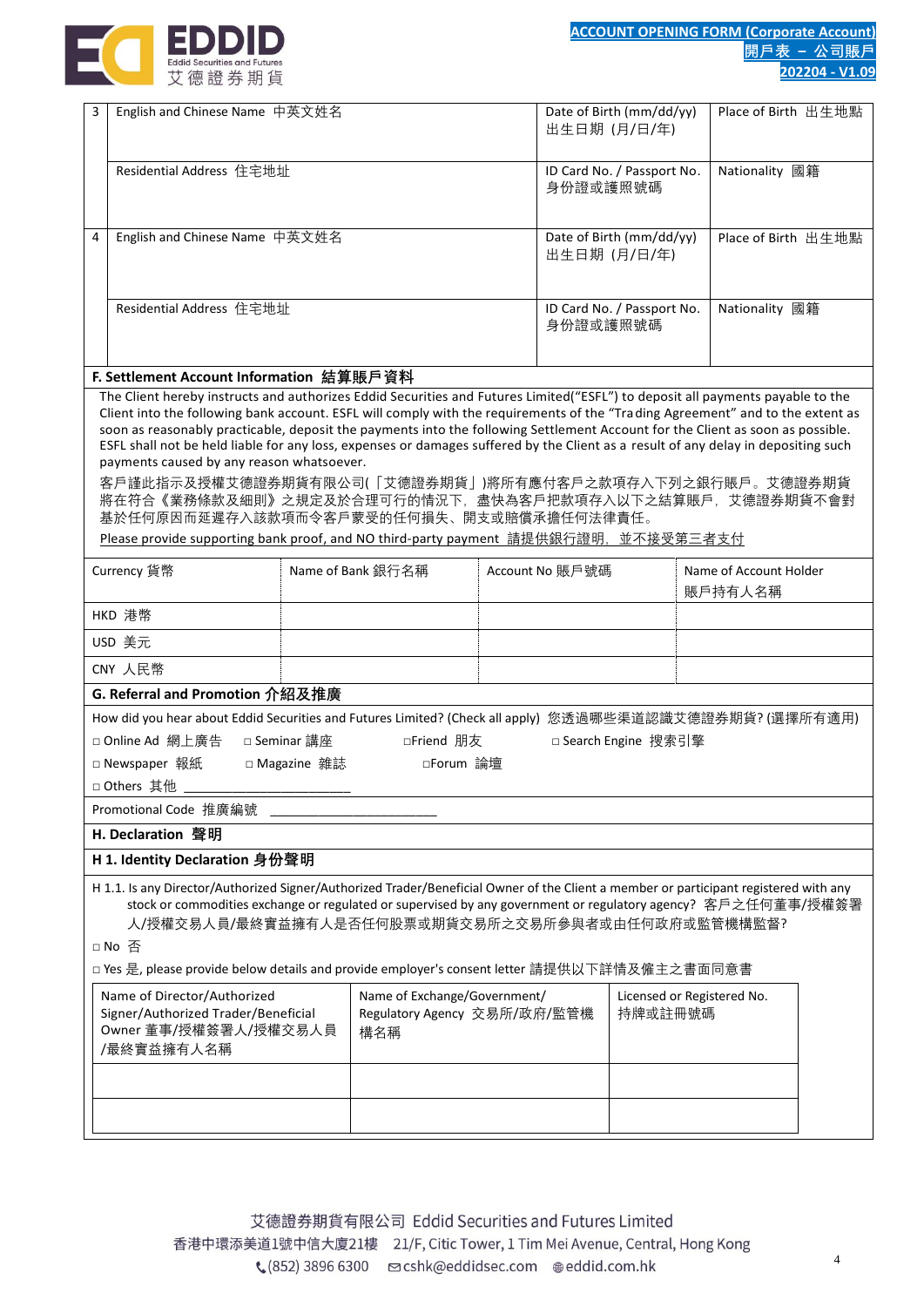

| H 1.2. Does any Director/Authorized Signer/Authorized Trader/Beneficial Owner of the Client have any relationship with the director(s)                                                                                                                              |                                                                                                                                                              |                                                                                                                                                |                                                                                                                                                                                                                                                                                                                                                                                                                                                                                                                                  |
|---------------------------------------------------------------------------------------------------------------------------------------------------------------------------------------------------------------------------------------------------------------------|--------------------------------------------------------------------------------------------------------------------------------------------------------------|------------------------------------------------------------------------------------------------------------------------------------------------|----------------------------------------------------------------------------------------------------------------------------------------------------------------------------------------------------------------------------------------------------------------------------------------------------------------------------------------------------------------------------------------------------------------------------------------------------------------------------------------------------------------------------------|
| or employee(s) of ESFL or its associated companies 有沒有任何董事/授權簽署人/授權交易人員/最終實益擁有人與艾德證券                                                                                                                                                                                |                                                                                                                                                              |                                                                                                                                                |                                                                                                                                                                                                                                                                                                                                                                                                                                                                                                                                  |
|                                                                                                                                                                                                                                                                     |                                                                                                                                                              |                                                                                                                                                |                                                                                                                                                                                                                                                                                                                                                                                                                                                                                                                                  |
|                                                                                                                                                                                                                                                                     |                                                                                                                                                              |                                                                                                                                                |                                                                                                                                                                                                                                                                                                                                                                                                                                                                                                                                  |
|                                                                                                                                                                                                                                                                     |                                                                                                                                                              | Relationship 關係                                                                                                                                |                                                                                                                                                                                                                                                                                                                                                                                                                                                                                                                                  |
|                                                                                                                                                                                                                                                                     |                                                                                                                                                              |                                                                                                                                                |                                                                                                                                                                                                                                                                                                                                                                                                                                                                                                                                  |
|                                                                                                                                                                                                                                                                     |                                                                                                                                                              |                                                                                                                                                |                                                                                                                                                                                                                                                                                                                                                                                                                                                                                                                                  |
|                                                                                                                                                                                                                                                                     |                                                                                                                                                              |                                                                                                                                                |                                                                                                                                                                                                                                                                                                                                                                                                                                                                                                                                  |
|                                                                                                                                                                                                                                                                     |                                                                                                                                                              |                                                                                                                                                |                                                                                                                                                                                                                                                                                                                                                                                                                                                                                                                                  |
|                                                                                                                                                                                                                                                                     |                                                                                                                                                              |                                                                                                                                                |                                                                                                                                                                                                                                                                                                                                                                                                                                                                                                                                  |
|                                                                                                                                                                                                                                                                     |                                                                                                                                                              |                                                                                                                                                |                                                                                                                                                                                                                                                                                                                                                                                                                                                                                                                                  |
|                                                                                                                                                                                                                                                                     |                                                                                                                                                              |                                                                                                                                                |                                                                                                                                                                                                                                                                                                                                                                                                                                                                                                                                  |
|                                                                                                                                                                                                                                                                     |                                                                                                                                                              |                                                                                                                                                |                                                                                                                                                                                                                                                                                                                                                                                                                                                                                                                                  |
|                                                                                                                                                                                                                                                                     |                                                                                                                                                              |                                                                                                                                                |                                                                                                                                                                                                                                                                                                                                                                                                                                                                                                                                  |
|                                                                                                                                                                                                                                                                     |                                                                                                                                                              |                                                                                                                                                |                                                                                                                                                                                                                                                                                                                                                                                                                                                                                                                                  |
| □ Yes 是, please provide below details 請提供以下詳情:                                                                                                                                                                                                                      |                                                                                                                                                              |                                                                                                                                                |                                                                                                                                                                                                                                                                                                                                                                                                                                                                                                                                  |
|                                                                                                                                                                                                                                                                     |                                                                                                                                                              |                                                                                                                                                |                                                                                                                                                                                                                                                                                                                                                                                                                                                                                                                                  |
| Name of Director/Authorized Signer/Authorized Trader/Beneficial Owner<br>董事/授權簽署人/授權交易人員/最終實益擁有人名稱                                                                                                                                                                  |                                                                                                                                                              | Position and relationship<br>職位及關係                                                                                                             |                                                                                                                                                                                                                                                                                                                                                                                                                                                                                                                                  |
|                                                                                                                                                                                                                                                                     |                                                                                                                                                              |                                                                                                                                                |                                                                                                                                                                                                                                                                                                                                                                                                                                                                                                                                  |
|                                                                                                                                                                                                                                                                     |                                                                                                                                                              |                                                                                                                                                |                                                                                                                                                                                                                                                                                                                                                                                                                                                                                                                                  |
|                                                                                                                                                                                                                                                                     |                                                                                                                                                              |                                                                                                                                                |                                                                                                                                                                                                                                                                                                                                                                                                                                                                                                                                  |
| H2. Declaration in related to U.S. Foreign Account Tax Compliance Act (FATCA)有關美國<海外帳戶稅收合規法案>聲明                                                                                                                                                                     |                                                                                                                                                              |                                                                                                                                                |                                                                                                                                                                                                                                                                                                                                                                                                                                                                                                                                  |
| Please choose the appropriate status and submit the required Form: 請選擇適當的身份並提供所需表格:                                                                                                                                                                                 |                                                                                                                                                              |                                                                                                                                                |                                                                                                                                                                                                                                                                                                                                                                                                                                                                                                                                  |
| If the Client is a foreign (non-United States) corporation, company, partnership, or association who is the<br>beneficial owner of an account receiving amounts subject to withholding? If yes, please provide. 如客戶是外<br>國(非美國)企業、公司、合夥人或聨營實體為賬戶受預扣稅款所約束的受益擁有人,請提供: |                                                                                                                                                              |                                                                                                                                                | □ Form W-8BEN-E<br>W-8BEN-E 表格                                                                                                                                                                                                                                                                                                                                                                                                                                                                                                   |
| If the Client is a foreign (non-United States) person acting as an intermediary, please provide 客戶是外國(非                                                                                                                                                             |                                                                                                                                                              |                                                                                                                                                | □ Form W-81MY.<br>W-81MY 表格                                                                                                                                                                                                                                                                                                                                                                                                                                                                                                      |
| 美國)擔任中介機構角色者,請提供:                                                                                                                                                                                                                                                   |                                                                                                                                                              |                                                                                                                                                |                                                                                                                                                                                                                                                                                                                                                                                                                                                                                                                                  |
| Others, please specify 其他, 請列明<br>H3. Ultimate beneficial owner(s) of the Account 賬戶最終實益擁有人                                                                                                                                                                         |                                                                                                                                                              |                                                                                                                                                |                                                                                                                                                                                                                                                                                                                                                                                                                                                                                                                                  |
| $\Box$ The Company the ultimate and sole beneficial owner(s) of the Account(s) and is fully responsible for all instructions for the operation<br>of the said Account(s).本公司為本賬戶的最終及唯一受益擁有人,並為該(等)賬戶運作所發出的一切指示完全負責。                                                 |                                                                                                                                                              |                                                                                                                                                |                                                                                                                                                                                                                                                                                                                                                                                                                                                                                                                                  |
| If the Company is <b>NOT</b> the Ultimate Beneficial Owner of this account, please complete the below:<br>如貴公司並非此賬戶最終實益擁有人,請填寫下表:                                                                                                                                   |                                                                                                                                                              |                                                                                                                                                |                                                                                                                                                                                                                                                                                                                                                                                                                                                                                                                                  |
| Hong Kong Permanent ID                                                                                                                                                                                                                                              | Place of Issue and                                                                                                                                           | Residential Address and Contact Phone No.                                                                                                      |                                                                                                                                                                                                                                                                                                                                                                                                                                                                                                                                  |
| Card/Passport Number<br>香港永久居民身份證/護照號碼                                                                                                                                                                                                                              | Nationality<br>簽發地及國籍                                                                                                                                        | 住宅地址及聯絡電話                                                                                                                                      |                                                                                                                                                                                                                                                                                                                                                                                                                                                                                                                                  |
|                                                                                                                                                                                                                                                                     |                                                                                                                                                              |                                                                                                                                                |                                                                                                                                                                                                                                                                                                                                                                                                                                                                                                                                  |
|                                                                                                                                                                                                                                                                     | 期貨或其聯營公司之董事或僱員有任何關係?<br>□ Yes 是, please provide below details 請提供以下詳情:<br>董事/授權簽署人/授權交易人員/最終實益擁有人名稱<br>董事/授權簽署人/授權交易人員/最終實益擁有人名稱<br>人物 (PEP) "或與政治公眾人物有密切聯繫? | Name of Director/Authorized Signer/Authorized Trader/Beneficial Owner<br>Name of Director/Authorized Signer/Authorized Trader/Beneficial Owner | H 1.3. Does any Director/Authorized Signer/Authorized Trader/Beneficial Owner ever declared bankrupt or served with a bankruptcy<br>petition 有沒有任何董事/授權簽署人/授權交易人員/最終實益擁有人曾經宣告破產或被申請破產?<br>□ Yes  有, please provide below details and the Certificate of Discharge 請提供以下詳情及破產解除證明書<br>Date of Bankruptcy 破產日期<br>H 1.4. Is any Director/Authorized Signer/Authorized Trader/Beneficial Owner a "Politically Exposed Person (PEP)" or related to PEP as<br>defined by the Hong Kong Law 有沒有任何董事/授權簽署人/授權交易人員/最終實益擁有人是香港法律定義下的"政治公眾 |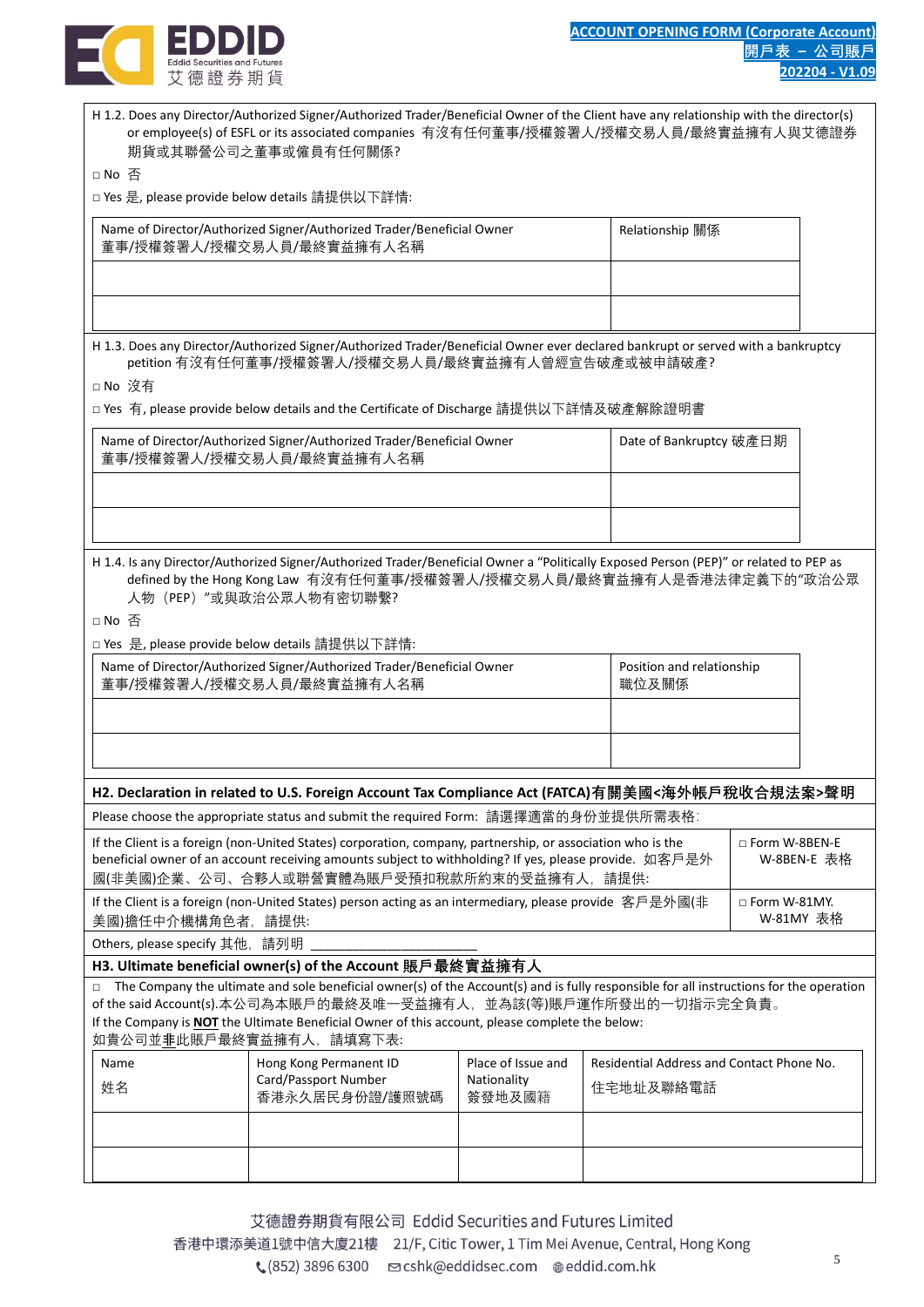

**H4. Related Margin Financing Account(s) 相關保證金融資賬戶**

**(For Securities Account (Margin) only) (只適用於證券賬戶(保證金))** H4.1. Does the Client control 35% or more of the voting rights of another margin client of ESFL? 客戶是否單獨或共同控制艾德證券期貨之其他保證金賬戶 35%或以上之表決權? □ No 否 □ Yes (please specify) 是 (請詳述): Name of Account Holder. 賬戶持有人姓名: Account No. 賬戶號碼: H4.2. Does the Client have a margin account opened by a member of the same group of companies of the Client? 客戶是否有以客戶的同一集團公司旗下之公司開立保證金賬戶? □ No 否 □ Yes (please specify) 是(請詳述):Name of Account Holder. 賬戶持有人姓名:\_\_\_\_\_\_\_\_\_ Account No. 賬戶號碼: **H5. Use of Personal Information Declaration 個人資料之使用聲明**

Our Company (the Client) hereby informed that Eddid Securities and Futures Limited ("ESFL") intends to use or transfer Our Company's (the Client's) personal data to its associated companies and/or its business partners in direct marketing of: (i) Financial services and investment products; (ii) Related promotional schemes; (iii) Financial and investment advices; or (iv) promotional and marketing events of ESFL for the aforesaid services or products. Such personal data includes our name, contact details, financial background and statistical data which are provided to ESFL under this Account Opening Form or obtained by ESFL from time to time. Our Company (the Client) understand that Our Company (the Client) may, at any time, require ESFL to cease to use or transfer Our Company (the Client) personal data for direct marketing through such channel prescribed by ESFL in accordance with the ESFL's PERSONAL INFORMATION COLLECTION STATEMENT AND PRIVACY POLICY STATEMENT. 本公司(客戶)現獲告知艾德證券期貨有限公司(「艾德證券期貨」)擬使用或轉移本人之個人資料至其聯營公司及/或其合作夥伴

作直接促銷:(i)金融服務和投資產品;(ii)相關推廣計劃;(iii)金融和投資建議;或(iv)艾德證券期貨就上述服務或產品之業務推 廣和宣傳活動。該等個人資料包括本公司(客戶)在本開戶表格中向艾德證券期貨提供的及艾德證券期貨不時獲得的姓名、聯絡 詳情、財務背景及統計資料等。本公司(客戶)明白本人可以根據艾德證券期貨的**個人資料收集聲明及私隱政策聲明**隨時通過艾 德證券期貨指定的渠道要求艾德證券期貨停止在直接促銷中使用或轉移本公司(客戶)的個人資料。

- $\Box$  Our Company (the Client) agree to the aforesaid use of my personal data by ESFL. 本公司(客戶)同意艾德證券期貨如上述情況使用本人的個人資料。
- $\Box$  Our Company (the Client) object to the use of or transfer my personal data by ESFL in direct marketing. 本公司(客戶)反對艾德證券期貨使用或轉移本人的個人資料作直接促銷用途。

**H6. Client consent to the purposes of use and transfer personal data to the SEHK and/or SFC 「轉移客戶個人資料給香港聯合交易所及/或證券及期貨事務監察委員會之『客戶同意書』」**

Client acknowledges and agrees that ESFL may collect, store, process, use, disclose and transfer personal data relating to client (including client's CID and BCAN(s)) as required for us to provide services to client in relation to securities listed or traded on the Stock Exchange of Hong Kong (SEHK) and for complying with the rules and requirements of SEHK and the Securities and Futures Commission (SFC) in effect from time to time. Without limiting the foregoing, this includes -.

客戶明白並同意,艾德證券期貨有限公司為了向客戶提供與在香港聯合交易所(聯交所)上市或買賣的證券相關的服務,以及 為了遵守不時生效的聯交所與證券及期貨事務監察委員會(證監會)的規則和規定,我們可收集、儲存、處理、使用、披露及 轉移與客戶有關的個人資料(包括客戶的客戶識別信息及券商客戶編碼)。在不限制以上的內容的前提下,當中包括一

(a) disclosing and transferring your personal data (including CID and BCAN(s)) to SEHK and/or the SFC in accordance with the rules and requirements of SEHK and the SFC in effect from time to time

根據不時生效的聯交所及證監會規則和規定,向聯交所及/或證監會披露及轉移客戶的個人資料(包括客戶識別信息及券 商客戶編碼) ;

(b) allowing SEHK to: (i) collect, store, process and use your personal data (including CID and BCAN(s)) for market surveillance and monitoring purposes and enforcement of the Rules of the Exchange of SEHK; and (ii) disclose and transfer such information to the relevant regulators and law enforcement agencies in Hong Kong (including, but not limited to, the SFC) so as to facilitate the performance of their statutory functions with respect to the Hong Kong financial markets; and (iii) use such information for conducting analysis for the purposes of market oversight; and

允許聯交所:(i)收集、儲存、處理及使用客戶的個人資料(包括客戶識別信息及券商客戶編碼),以便監察和監管市場及執 行《聯交所規則》;(ii)向香港相關監管機構和執法機構(包括但不限於證監會)披露及轉移有關資料,以便他們就香港金 融市場履行其法定職能; 及(iii)為監察市場目的而使用有關資料進行分析; 及

(c) allowing the SFC to: (i) collect, store, process and use your personal data (including CID and BCAN(s)) for the performance of its statutory functions including monitoring, surveillance and enforcement functions with respect to the Hong Kong financial markets;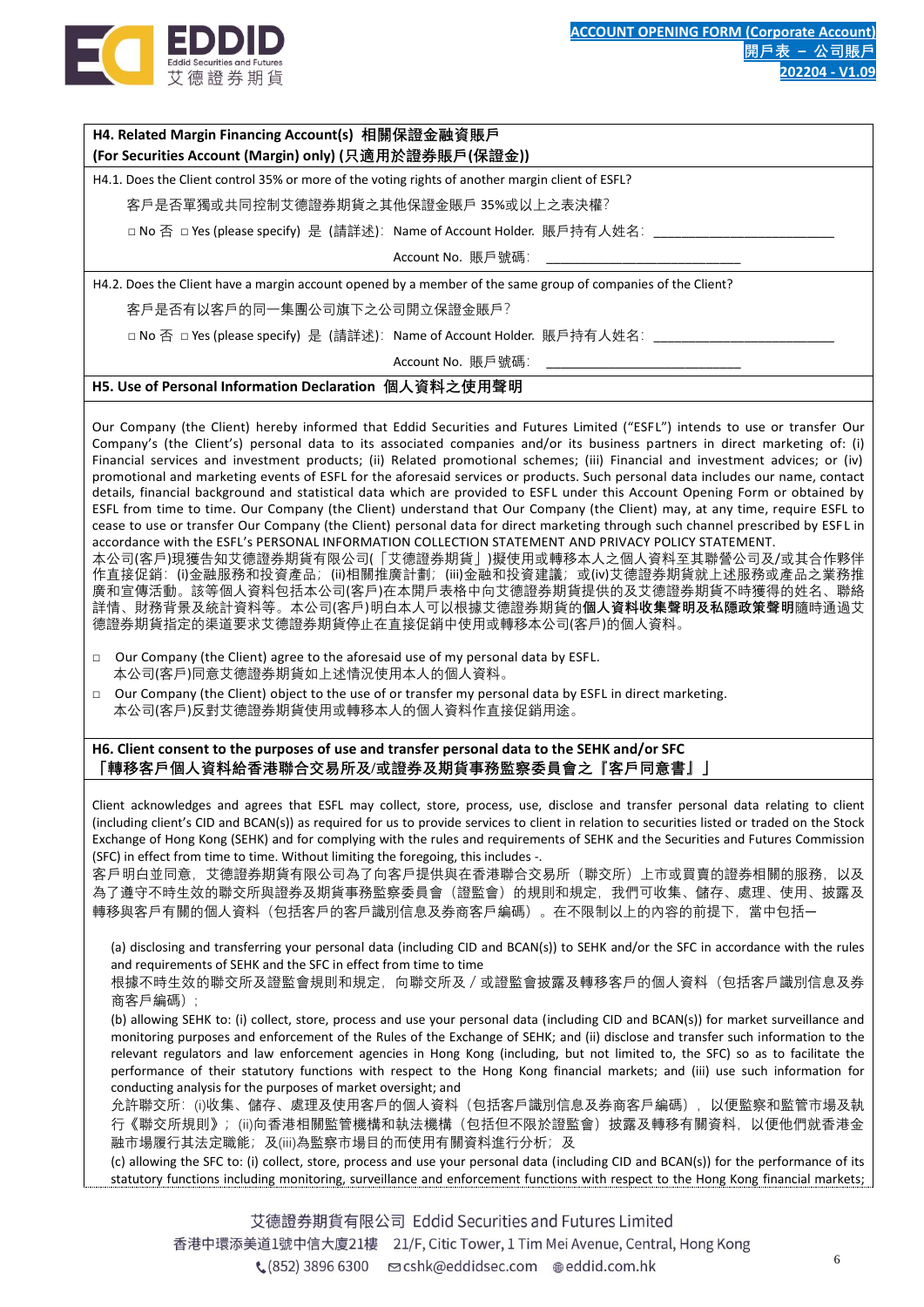

and (ii) disclose and transfer such information to relevant regulators and law enforcement agencies in Hong Kong in accordance with applicable laws or regulatory requirements. 允許證監會:(i)收集、儲存、處理及使用客戶的個人資料(包括客戶識別信息及券商客戶編碼),以便其履行法定職能,包 括對香港金融市場的監管、監察及執法職能;及(ii)根據適用法例或監管規定向香港相關監管機構和執法機構披露及轉移有 關資料。 The Client also agrees that despite any subsequent purported withdrawal of consent by you, your personal data may continue to be stored, processed, used, disclosed, or transferred for the above purposes after such purported withdrawal of consent. 客戶亦同意,即使客戶其後宣稱撤回同意,我們在客戶宣稱撤回同意後,仍可繼續儲存、處理、使用、披露或轉移客戶的個人 資料以作上述用途。 Failure to provide us with your personal data or consent as described above may mean that we will not, or will no longer be able to, as the case may be, carry out your trading instructions or provide client with securities related services (other than to sell, transfer out or withdraw your existing holdings of securities, if any) 客戶如未能向我們提供個人資料或上述同意,可能意味著我們不會或不能夠再(視情況而定)執行客戶的交易指示或向客戶提 供證券相關服務,惟出售、轉出或提取客戶現有的證券持倉(如有)除外。 Note: The terms "BCAN" and "CID" used in this clause shall bear the meanings as defined in paragraph 5.6 of the Code of Conduct for Persons Licensed by or Registered with the Securities and Futures Commission." 備註:本條文所述的"券商客戶編碼"及"客戶識別信息"具有《證券及期貨事務監察委員會持牌人或註冊人操守準則》第5.6 段 所界定的含義。 □ **Our Company (the Client) agrees to the above Client Consent. 本公司(客戶)同意上述『客戶同意書』**。 □ **Our Company (the Client) disagrees to the above Client Consent. 本公司(客戶)不同意上述『客戶同意書』**。 If ESFL cannot obtain your consent herein, it may mean that ESFL cannot (as the case may be) execute your order or provide you with securities related services. **Therefore, ESFL is not able to accept your securities account open application.** 客戶如未能向艾德證券期貨提供上述同意,可能意味著艾德證券期貨不能(視情況而定)執行客戶的交易指示或向客戶提供證 券相關服務。**因此艾德證券期貨未能接受客戶的證券賬戶開戶申請。 H7. Client Declaration** 客戶聲明 1. The Client agrees to open accounts listed in Section A1 herein ("Account") with ESFL and is bounded by the Account Opening Form and the relevant Sections of the "Trading Agreement" and all the provisions of the rules and guidelines promulgated by ESFL from time to time (collectively referred to as "All Those Terms"). The Client has already been advised by ESFL to seek independent legal advice for All Those Terms. The Client agrees that ESFL can request the Client to sign any documents as required under the above said terms and conditions. Before opening the Account with ESFL, the Client has fully read and understood the contents of All Those Terms and the Client agrees, accepts and confirms all its provisions and agrees and accepts to be bound by All Those Terms. 客戶同意遵守開戶表及《業務條款及細則》之相關章數的所有條款及條件及其他由艾德證券期貨不時發出之守則及指 引內之所有條款及條件 (統稱「該等條款」) 開立此開戶表格 A1 章節所列出的賬戶 (「賬戶」)。艾德證券期貨已經 建議客戶對上述之該等條款尋求獨立法律意見。客戶同意艾德證券期貨有權要求客戶就上述有關條款及規則的要求簽 署相關文件。客戶於艾德證券期貨開立賬戶前已經細閱及完全明白所有該等條款之內容,客戶並同意、接受及確認該 等條款內所有條款及條件,並同意及接納受該等條款的約束。 2. The Client hereby acknowledges and confirms that the Client has authorized ESFL to deal with the Client's moneys, securities, the Collateral and the Margin upon and in accordance with the relevant part of the "Trading Agreement" (the "Relevant Standing Authority"). The Client acknowledges and confirms that the contents and effects of the Relevant Standing Authority have been explained to the Client, and the Client fully understands: - (i) the contents and effects of the Relevant Standing Authority; and (ii) The Client hereby authorizes ESFL to have an absolute discretion to renew the relevant authorities. The Standing Authority (Client Securities) is applicable to the Securities Margin Accounts Clients while it is not applicable to cash clients who only hold a securities cash account. The Standing Authority (Client Money) is applicable to the Clients with multiple accounts while it is not applicable to clients holding one account only. 客戶謹此知悉及確認,已根據《業務條款及細則》內之適用部分(「適用常設授權」),授權艾德證券期貨處置客戶款 項、證券、抵押品及保證金。客戶知悉及確認適用常設授權的內容及作用已獲清楚解釋,而客戶亦完全明白(i)適用常 設授權的內容及作用;及(ii)客戶謹此授權艾德證券期貨有絕對的酌情權延續有關授權。常設授權(客戶證券)適用於證 券保證金賬戶的客戶,並不適用於只持有證券現金戶口的客戶。常設授權(客戶款項)適用於持有多於一個戶口的客 戶,並不適用於只持有單一戶口的客戶。 3. The Client acknowledges and confirms Standing Authority is required to be renewed annually. The Client has authorized ESFL to automatically renew the aforesaid for the Client annually. The Client has the choice to reject the renewal. If no written objection is received by mail from the Client, it means the Client accepts the extension and to be bounded by the renewed Standing Authority agreement.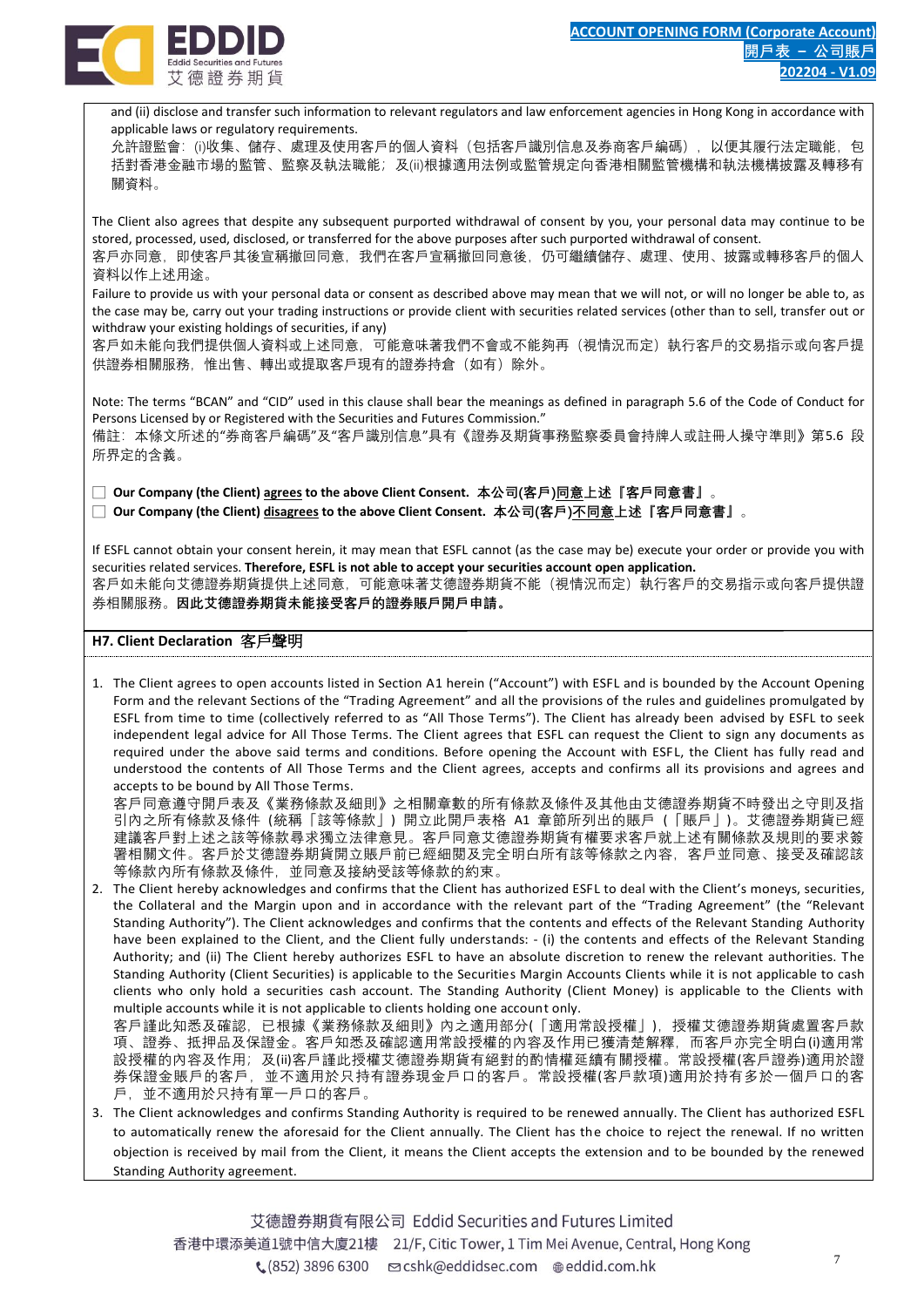

客戶知悉及確認常設授權每年需續約一次。客戶已授權艾德證券期貨每年替客戶自動延續上述授權,客戶可提出反 對。如沒有收到客戶書面反對,則表示客戶同意及接受延長常設授權並繼續受其約束。

4. The Client hereby instructs and authorizes ESFL to accept moneys or funds paid and/or cheques drawn from any bank account(s) solely held by the Client and/or jointly held by the Client and any person(s) and to accept the Client's securities and/or the collateral (either in its sole name or in the joint name with any person(s)). The Client shall be responsible to ensure that the holder of bank account, cheque issuer, owner of securities and/or the owner of relevant collateral of deposit of funds are consistent with the name of the Client's account and declares that the Client is the owner of the said cash, securities and/or relevant collateral. ESFL shall not be responsible for making any verification. ESFL shall have an absolute discretion to determine whether or not to accept the deposit of such moneys, funds, cheques drawn from such bank account(s), Internet Depositing Money, securities, collateral and/or relevant instructions, and under any circumstances ESFL shall not be held liable for any loss, damages, expenses, loss of profit whatsoever suffered and/or incurred by the Client arising out (directly or indirectly) of or in connection with ESFL's accepting or not accepting such deposit of moneys, funds, cheques drawn from such bank account(s), Internet Depositing Money, securities, collateral and/or relevant instructions.

客戶特此指示及授權艾德證券期貨接受客戶由其單獨持有及/或由客戶與其他人士共同持有之銀行賬戶所支付之金錢 或資金及/或發出的支票存款及接受客戶之證券及/或抵押品(以其個人名義或與其他人士共同名義)。客戶須確保存入 之款項之銀行賬戶名稱、支票發出人、證券擁有人及/或相關抵押品擁有人與客戶之賬戶名稱相符,並聲明客戶擁有 該款項及證券及/或相關抵押品之擁有權,艾德證券期貨無需另行查證。艾德證券期貨有絕對酌情權決定是否接納由 該銀行賬戶存入之該等金錢、資金、發出的支票存款、網上存款、證券、抵押品及/或有關指示,並在任何情況下艾 德證券期貨無須因為其接納或不接納由該銀行賬戶存入之該等金錢、資金、發出的支票存款、網上存款、證券、抵押 品及/或有關指示而(直接或間接)引致客戶所蒙受的任何損失、損害賠償、開支或失去任何利潤而承擔責任。

5. The Joint Clients have authorized ESFL to accept the instructions of any one or all of the Joint Clients ("Such Person") to ESFL (including but not limited to verbal instructions and written instructions). Such Person shall have the authority to handle the operation of the Account and exercise all rights, powers and discretion pursuant to All Those Terms on behalf of any of the Joint Client. ESFL may follow the Instructions given by Such Person and shall not be required to give notice to, or obtain authorization from, any one or all of the Joint Clients in respect of such Instructions. ESFL shall have an absolute discretion to determine whether or not to accept the relevant Instructions and ESFL shall not be liable as such for any loss whatsoever incurred as a result of accepting or not accepting the instructions. Any act, conduct, Instructions, directions, decisions and/or authorizations of any of the Joint Clients shall be jointly and severally binding on the other Joint Clients.

聯名客戶已授權艾德證券期貨可接受聯名客戶的其中一位人士(「該人士」)個別向艾德證券期貨發出任何指示(包括但 不限於口頭指示及書面指示)。該人士有權處理賬戶內的運作及代表其他聯名客戶行使該等條款下的所有權利、權力 及酌情權。艾德證券期貨可根據該人士發出的指示行事,而不需向其他聯名客戶或所有聯名客戶發出有關指示的通 知,或取得有關指示的授權書。艾德證券期貨有絕對酌情權決定是否接納有關指示,以及有關接納與否而導致之後 果,艾德證券期貨亦無須就此而負上任何責任。任何聯名客戶的任何行動、行為、指示、方向、決定及/或授權,對 其他聯名客戶均構成個別及共同的約束力。

6. The Client or its Authorized Person must use the designated telephone number provided by ESFL from time to time (the "Designated Telephone") for any instructions. For the avoidance of doubt, if (i) any Instructions given by telephone other than the Designated Telephone, or (ii) or any Instructions given by other telephone numbers of ESFL or any Instructions given by messages left at the voicemails of other telephone numbers of ESFL or any personal mobile phone numbers of the employees or agents of ESFL (collectively referred to as "Non-designated Telephone Number Instructions") shall not be accepted by ESFL. Notwithstanding the above restrictions, ESFL has an absolute discretion to determine whether or not to accept the Nondesignated Telephone Number Instructions and ESFL shall not be liable as such for any loss whatsoever incurred as a result of accepting such instructions.

客戶或其獲授權人士必須使用艾德證券期貨不時提供的指定電話號碼("指定電話號碼")進行任何指示。為清楚起見, 如客戶(i)透過電話但並非使用指定電話號碼給予的任何指示; 或(ii)透過艾德證券期貨的其他電話號碼給予的任何指示 或艾德證券期貨的其他電話號碼的留言信箱留下口訊所給予的任何指示或透過艾德證券期貨的僱員或代理人的個人手 提電話號碼給予的任何指示 (統稱「非指定電話號碼指示」),艾德證券期貨均不接受。即使有以上之規限,艾德證券 期貨有絕對酌情權決定是否接納非指定電話號碼指示,以及有關接納與否而導致之任何損失,艾德證券期貨亦無須就 此而負上任何責任。

7. ESFL may post the specifications and information relating to the relevant securities on<www.eddid.com.hk> from time to time and the same shall be binding on the Client. ESFL shall not be held liable for any error, loss, expenses, damages or loss of profit suffered by the Client as a result of any omission of such specifications and information or delay in notifying such specifications and information. The Client hereby confirms that the Client has read and fully understood such specifications and information in a language of the Client's choice. The Client also confirms that the Client has been invited to ask questions in writing and take independent advice.

艾德證券期貨不時於[www.eddid.com.hk](http://www.eddid.com.hk/)內刊載有關證券期貨之規格及資料,該等規格及資料對客戶有約束力。艾德證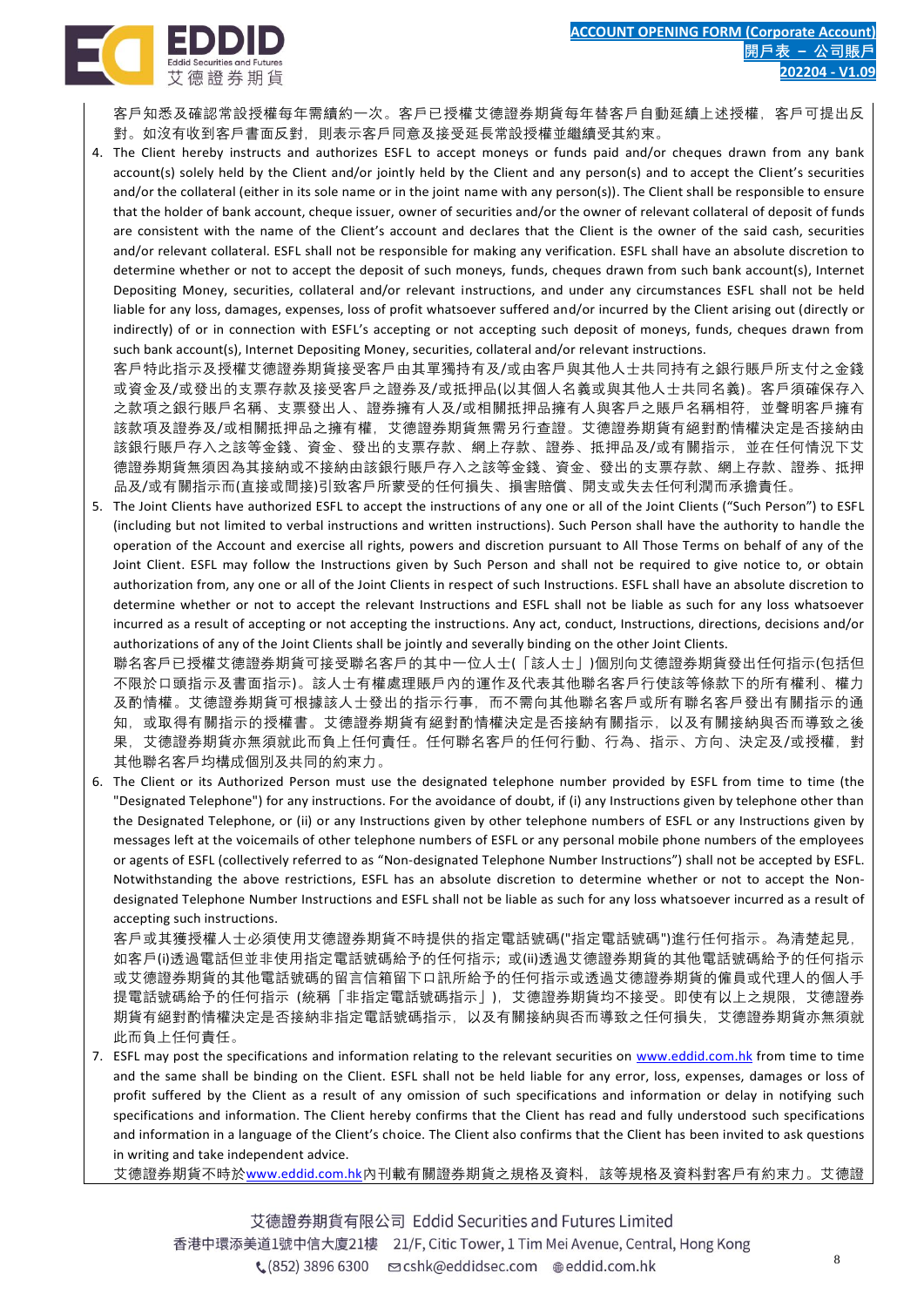

券期貨不須對該等規格及資料的遺漏或延誤通知令客戶蒙受的任何錯誤、損失、開支、賠償或失去任何利潤而負上任 何責任。客戶現確認客戶已詳細閱讀按照客戶選擇的語言而提供之該等規格及資料。客戶亦確認已獲邀請透過書面途 徑提出問題及尋求獨立意見。

8. The Client declares and confirms that all the information provided in this Account Opening Form is true, complete and correct and authorizes ESFL to confirm this from any source and the Client shall immediately inform ESFL of any change of the aforesaid information.

客戶聲明及確認所有填寫於本開戶表的資料均屬真實、完全及正確,並授權艾德證券期貨可向任何方面查證。客戶承 諾,如上述資料有任何變更,客戶必須立刻通知艾德證券期貨。

9. The Client acknowledges and confirms that the following Licensed Person has already explained the Form herewith including but not limited to the Risk Disclosure Statement as set out in the "Trading Agreement" in a language of the Client's choice. The Client hereby fully understood and accepted all the aforesaid contents and provisions and has also already sought independent legal advice.

客戶知悉及確認本公司已根據客戶所選擇的語言向其解釋此表格包括但不限於《業務條款及細則》內的風險披露聲 明。客戶已完全明白及接受所有內容和細則,並已尋求獨立法律意見。

10. The Client authorizes ESFL on behalf of the Client to take any necessary action to open any account(s) with any relevant financial company(ies)/institution(s) at the absolute discretion of ESFL.

客戶已授權艾德證券期貨全權代表客戶並有絕對酌情權在相關金融機構開設任何賬戶及辦理相關手續。

11. The Client authorizes ESFL to pass the order on behalf of the Client to any relevant financial company(ies)/institution(s) and the Client is aware and confirms ESFL does NOT involve in any Client's order. The Client acknowledges and accepts the risks in the event that the relevant financial company(ies)/institution(s) defaults or fails to fulfill their roles; or the relevant financial company(ies)/institution(s) bankrupts or ceases business, the Client may not be able to complete the transaction or lose money or holdings. In any condition, ESFL will NOT be responsible for any losses or damages incurred or suffered as a result thereof.

客戶已授權艾德證券期貨把客戶的交易指示轉遞予任何相關金融公司/機構,並知悉及確認艾德證券期貨沒有參與任 何客戶的交易指示。客戶知悉及同意承擔因相關公司/金融機構違約或停止履行其責任,或因相關金融公司/機構破產 或停業,而導致客戶無法完成交易或損失金錢或所持有的風險。在任何情況下,艾德證券期貨均不須對上述所引致的 損失或損害承擔任何責任。

12. The Client agrees and accepts ESFL to set-off on a cash rolling balance basis, any amount receivable from, and payable to, the account where such amount arise from the purchase and sale of securities by the Client on a cash-against-delivery basis, the Client now authorizes ESFL to set-off such amounts against each other in such account; and dispose of securities held for the Client for the purpose of settling any of the amounts payable by the Client to ESFL.

客戶同意及接受艾德證劵期貨以現金結餘滾存方式就賬戶內將應從賬戶收取的款項與應向該賬戶支付的款項互相抵 銷,而該等款項是因該賬戶以貨銀兩訖形式買賣證券所產生的,現客戶授權艾德證券期貨就該賬戶內該等款項互相抵 銷;及為清償客戶應支付予艾德證劵期貨的款項而處置為客戶持有的證券。

13. Regarding the Account Type in the Section A1 herein, the Client understands and confirms any additional account type can be activated through the telephone or other electronic means with ESF; the Client agrees and accepts to be bounded by All Those Terms.

有關於上述 A1 章節中的賬戶類別,客戶明白及確認日後可透過電話或電子途徑通知艾德證券期貨加開任何其他類別 賬戶。客戶亦須同意及接受賬戶開啟後的《該等條款》。

- 14. The Client agrees that margin requirement to open any transaction is prescribed by ESFL from time to time and the Client should pay attention to the announcement/notice promulgated on [www.eddid.com.hk](http://www.eddid.com.hk/) from time to time. 客戶同意進行任何交易的保證金要求將會由艾德證券期貨不時訂立,客戶應不時留意於<u>[www.eddid.com.hk](http://www.eddid.com.hk/)</u> 刊載的有
- 關公告/通知。 15. The Client agrees that if the deposit/withdraw currency is other than the account denominated currency, the deposit/withdraw will be converted into the account denominated currency according to the applicable exchange rate available at ESFL.

客戶同意如客戶以賬戶基準貨幣以外的貨幣存款/提款,艾德證券期貨會以當時適用的匯率將存入/提取的外幣兌換成 該賬戶之基準貨幣。

16. The Client agrees that according to the FATCA ("Foreign Account Tax Compliance Act"), Eddid Securities and Futures Limited must identify U.S. account holders as well as entities under U.S. control (i.e. U.S. persons having a substantial ownership interest in the entity) and provide the Internal Revenue Service ("IRS") with information on their assets, income payments and trade flows during the fiscal year.

客戶同意根據「海外賬戶稅收遵從法」("FATCA") ,艾德證券期貨有限公司必須識別出美國賬戶持有人及由美國控制 的實體(即持有實體重大擁有權權益的美國人士),然後向稅務局(IRS)提供其於該財政年度內的資產、收入款項及交易 流資料。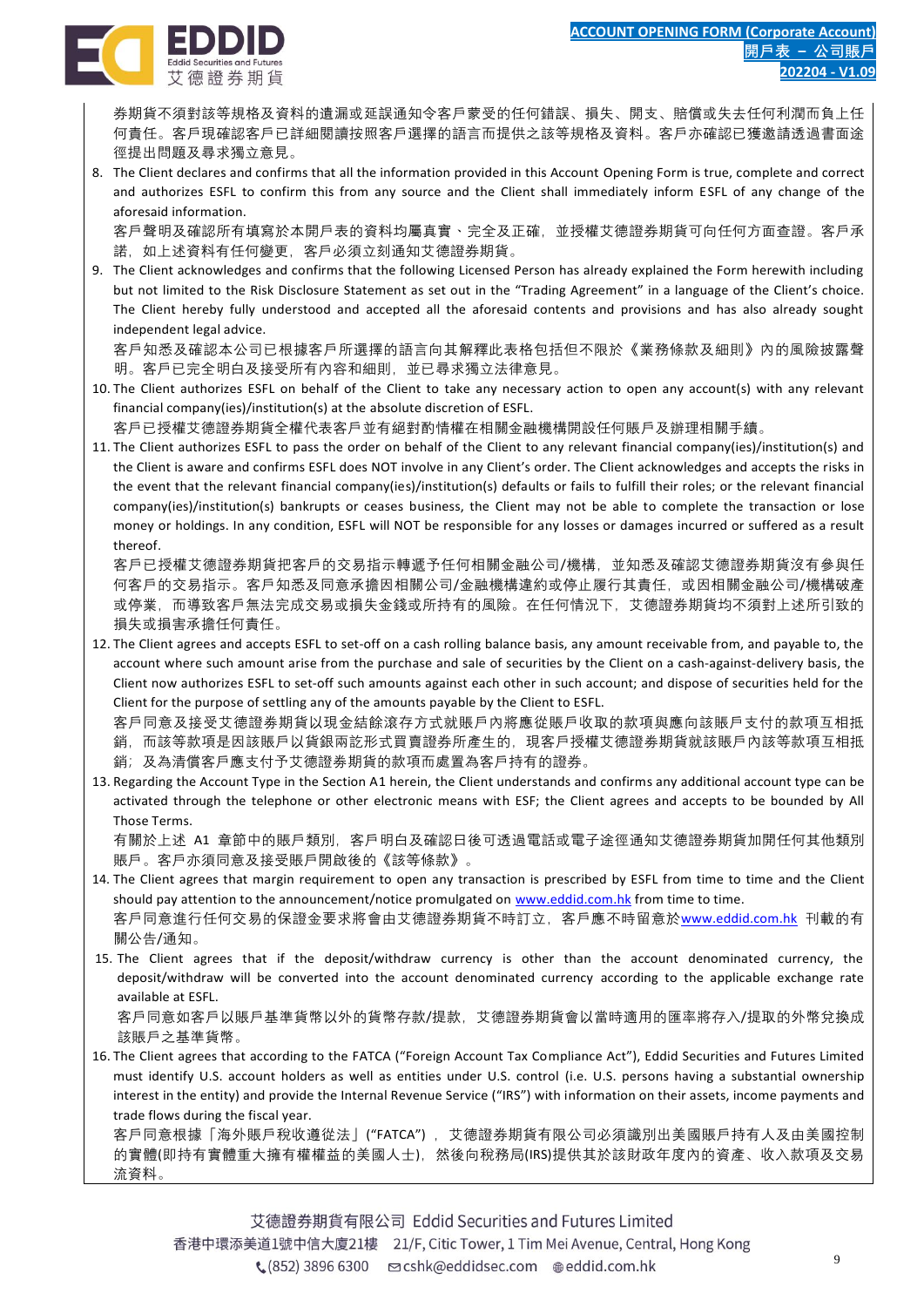

| 17. The Client agrees that according to the Inland Revenue Ordinance (Cap. 112) ("IRO") of Hong Kong, Eddid Securities and    |
|-------------------------------------------------------------------------------------------------------------------------------|
| Futures Limited as a financial institution defined under the IRO is required and authorized to collect and/or report certain  |
| information about the Account Holder's tax residence and the account information for the purpose of automatic exchange of     |
| financial account information. The information requested and collected in this form is intended to be consistent with the law |
| requirements in Hong Kong.                                                                                                    |
| 客戶同意根據香港《稅務條例》(第 112 章),艾德證券期貨有限公司作為《稅務條例》定義下的財務機構是被要求及                                                                       |
| 授權收集及/或匯報若干關於賬戶持有人的納稅居住地和賬戶資料作自動交換財務賬戶資料之用。此表格要求及收集                                                                           |

的資料旨在與香港法例要求的一致。

- 18. The Chinese version of All Those Terms shall prevail over other translated versions which is for reference only. 該等條款以中文版本為準,如有任何對該等條款的翻譯文本僅作為參考目的使用。
- 19. I (the Client) hereby declare that after signing in the signature column herein below by myself (the Client), indicated that I (the Client) have already fully read, confirmed, agreed, accepted and understood All Those Terms (including all the relevant contents and provisions of this Account Opening Form, the Risk Disclosure Statements, "Terms and Conditions for "Trading Account"), I (the Client) have already sought independent legal advice and have also understood all the contents and provisions and have no questions to ask.

本人(客戶)茲聲明,當本人(客戶)於下列簽署欄內簽署後,即表示本人(客戶)已完全細閱、確認、同意、接受及明白該 等條款(包括本開戶表格內所有內容、《風險披露聲明》及《業務條款及細則》等聲明內的所有條款)。關於上述所有 內容和細則,本人(客戶)已尋求獨立法律意見,並明白所有內容和細則及沒有任何疑問。

Signature of Authorized Person with Company Chop 授權人簽署並蓋章:

Name of Authorized Person 授權簽署人名稱及職銜: Sign Date 簽署日期:

\_\_\_\_\_\_\_\_\_\_\_\_\_\_\_\_\_\_\_\_\_\_\_\_\_\_\_\_\_\_\_\_\_\_\_\_\_\_\_\_\_\_\_\_\_\_\_\_\_\_

**WITNESS 見證 (NOT applicable for ONLINE ACCOUNT OPENING 不適用於網上開戶申請)**

I, the undersign, have verified the identity and witnessed the signature(s) of the applicant(s) on this Form. 本人,下簽署人,特此確認本人已核證本開戶表申請人的身份及見證其簽署。

\_\_\_\_\_\_\_\_\_\_\_\_\_\_\_\_\_\_\_\_\_\_\_\_\_\_\_\_\_\_\_\_\_\_\_\_\_\_\_\_\_\_\_\_\_\_\_\_\_\_ \_\_\_\_\_\_\_\_\_\_\_\_\_\_\_\_\_\_\_\_\_\_\_\_\_\_\_\_\_\_\_\_\_\_\_\_\_\_\_\_\_

Name of Witness見證人名稱:

\_\_\_\_\_\_\_\_\_\_\_\_\_\_\_\_\_\_\_\_\_\_\_\_\_\_\_\_\_\_\_\_\_\_

\_\_\_\_\_\_\_\_\_\_\_\_\_\_\_\_\_\_\_\_\_\_\_\_\_\_\_\_\_\_\_\_\_\_

Signature of Witness見證人簽署:

\_\_\_\_\_\_\_\_\_\_\_\_\_\_\_\_\_\_\_\_\_\_\_\_\_\_\_\_\_\_\_\_\_\_

\_\_\_\_\_\_\_\_\_\_\_\_\_\_\_\_\_\_\_\_\_\_\_\_\_\_\_\_\_\_\_\_\_\_

Qualification and Registration No.專業資格及註冊號碼 :

Sign Date簽署日期: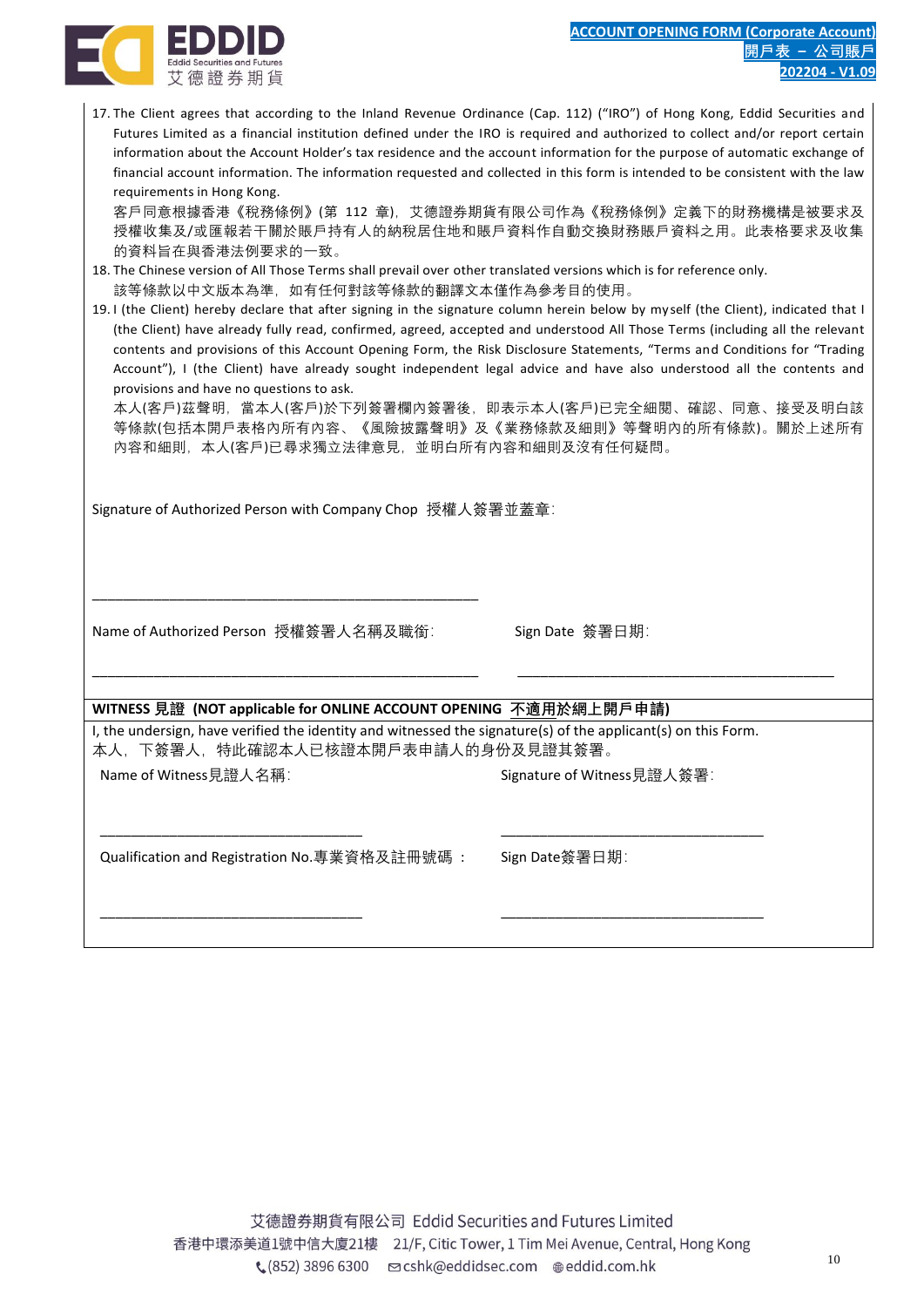

| RISK DISCLOSURE 風險聲明                                                                                                                                                                                                                                                                                                 |                                                   |  |  |  |
|----------------------------------------------------------------------------------------------------------------------------------------------------------------------------------------------------------------------------------------------------------------------------------------------------------------------|---------------------------------------------------|--|--|--|
| (to be Completed by Staff/ Duly authorized representative  此欄由職員/正式授權代表填寫)                                                                                                                                                                                                                                           |                                                   |  |  |  |
| I, the undersign, have confirmed that I have 本人, 下簽署人, 特此確認本人已:                                                                                                                                                                                                                                                      |                                                   |  |  |  |
| 1. provided the Supplemental Documents (including the Risk Disclosure Statement and the Personal Information<br>Collection Statement where applicable) and clearly explained the Risk Disclosure Statements in a language of the<br>Client's choice; and<br>提供補充文件(包括風險披露聲明及個人資料收集聲明,如適用)及根據客戶所選擇的語言向其解釋風險披<br>露聲明;及 |                                                   |  |  |  |
| 2. invited and suggested the Client to read and ask questions and to seek independent legal advice if the Client wishes;<br>邀請及建議客戶細閱風險披露聲明,及就其內容和細則提出問題及尋求獨立法律意見(如客戶有此意願);                                                                                                                                          |                                                   |  |  |  |
| Name of Staff/Duly authorized representative                                                                                                                                                                                                                                                                         | Signature of Staff/Duly authorized representative |  |  |  |
| 職員/正式授權代表                                                                                                                                                                                                                                                                                                            | 職員/正式授權代表                                         |  |  |  |
| 名稱:                                                                                                                                                                                                                                                                                                                  | 簽署∶                                               |  |  |  |
| Position and CE No.:                                                                                                                                                                                                                                                                                                 | Sign Date                                         |  |  |  |
| 職位及中央編號:                                                                                                                                                                                                                                                                                                             | 簽署日期:                                             |  |  |  |